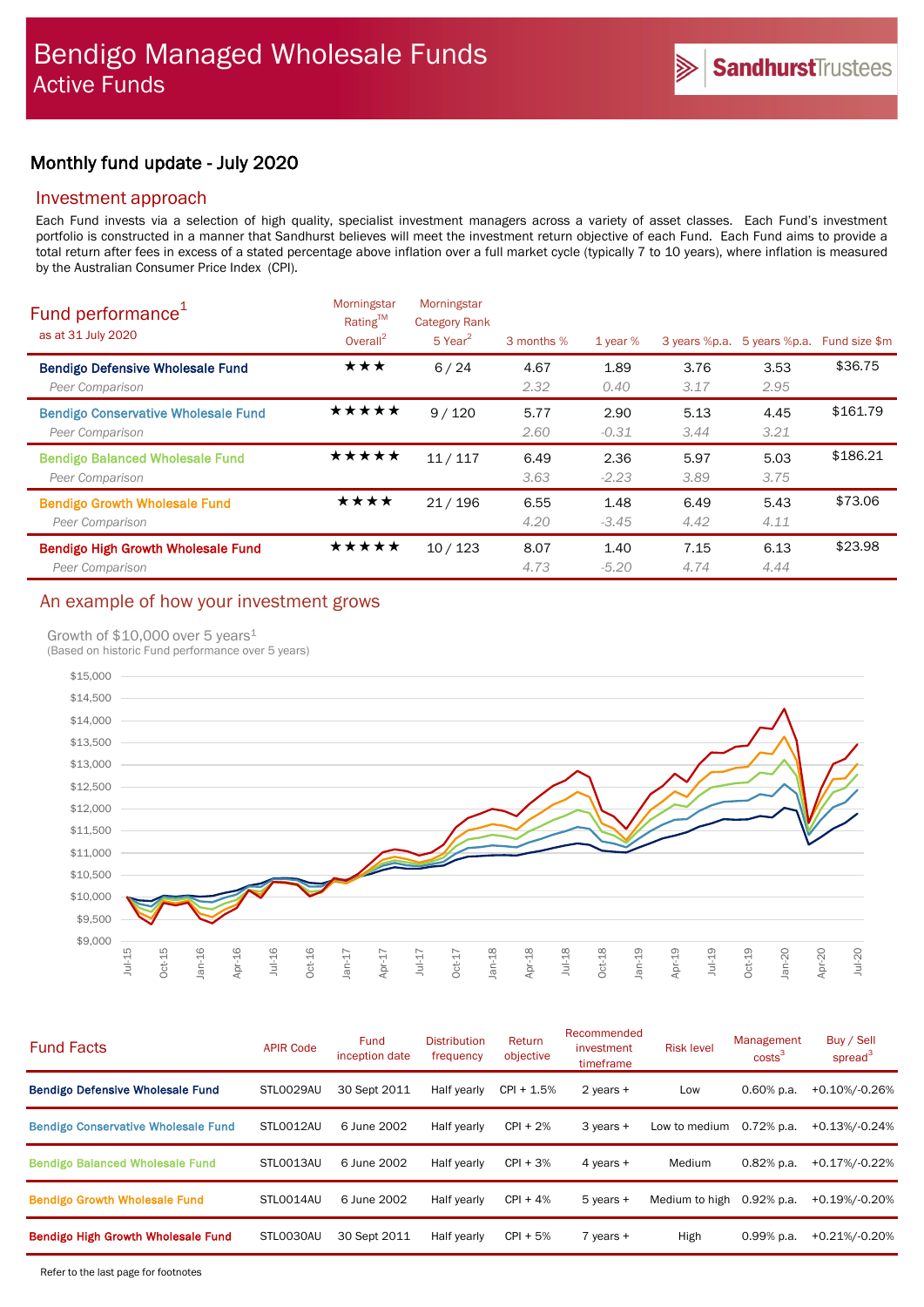# Asset allocation and the Unit prices of the Unit prices of Unit prices and Unit prices

### Bendigo Defensive Wholesale Fund



### Bendigo Conservative Wholesale Fund

|  | $\blacksquare$ Aust Sh         | 15.7% |
|--|--------------------------------|-------|
|  | $\blacksquare$ Int Sh          | 10.6% |
|  | $\blacksquare$ Int Sh (Hedged) | 8.1%  |
|  | Property & Infra               | 1.5%  |
|  | $\blacksquare$ Cash            | 20.9% |
|  | $\blacksquare$ Int Fl          | 9.2%  |
|  | ■ Aust Fl                      | 31.0% |
|  | <b>Alternative</b>             | 3.0%  |
|  |                                |       |

#### Bendigo Balanced Wholesale Fund



#### Bendigo Growth Wholesale Fund

|  | ■ Aust Sh                      | 33.5% |
|--|--------------------------------|-------|
|  | $\blacksquare$ Int Sh          | 20.6% |
|  | $\blacksquare$ Int Sh (Hedged) | 14.9% |
|  | Property & Infra               | 5.5%  |
|  | $\blacksquare$ Cash            | 14.6% |
|  | $\blacksquare$ Int FI          | 0.7%  |
|  | $\blacksquare$ Aust FI         | 5.4%  |
|  | <b>Alternative</b>             | 4.8%  |
|  |                                |       |

#### Bendigo High Growth Wholesale Fund

| ■ Aust Sh                      | 38.9% |
|--------------------------------|-------|
| $\blacksquare$ Int Sh          | 27.4% |
| $\blacksquare$ Int Sh (Hedged) | 14.0% |
| <b>Property &amp; Infra</b>    | 5.3%  |
| $\blacksquare$ Cash            | 10.0% |
| $\blacksquare$ Int Fl          | 0.0%  |
| $\blacksquare$ Aust FI         | 0.0%  |
| ■ Alternative                  | 4.4%  |
|                                |       |

| Unit prices<br>as at 31 July 2020          | Application<br>price | Withdrawal<br>price |
|--------------------------------------------|----------------------|---------------------|
| <b>Bendigo Defensive Wholesale Fund</b>    | \$1.09665            | \$1.09271           |
| <b>Bendigo Conservative Wholesale Fund</b> | \$1.07420            | \$1.07023           |
| <b>Bendigo Balanced Wholesale Fund</b>     | \$1.00494            | \$1.00103           |
| <b>Bendigo Growth Wholesale Fund</b>       | \$0.93954            | \$0.93588           |
| <b>Bendigo High Growth Wholesale Fund</b>  | \$1.29073            | \$1.28545           |

### Make the most of your investment

### You need \$50,000 to start an investment in one of our Bendigo Managed Wholesale Funds

 $\blacktriangleright$  The power of compounding

Compounding can be a powerful tool in wealth creation. Reinvesting distributions can be one of the easiest and cheapest ways to increase your holdings over time. You're compounding your investment's growth by continually adding more units which, in turn, will generate distributions of their own.

#### Why not reinvest your half yearly distributions?

 $\blacktriangleright$  The benefits of making it regular

Making regular contributions to your investment can both grow your investment and smooth the effects of market highs and lows.

### Why not add a Regular Savings Plan to your investment? You can establish one from as little as \$50 per month.

You can also use BPAY® to add to your investment at any time with as little as \$100. See your statement for your BPAY reference number.

® Registered to BPAY Pty Ltd ABN 69 079 137 518

### Do you have any questions?

For further information contact us on 1800 634 969 or visit www.sandhursttrustees.com.au